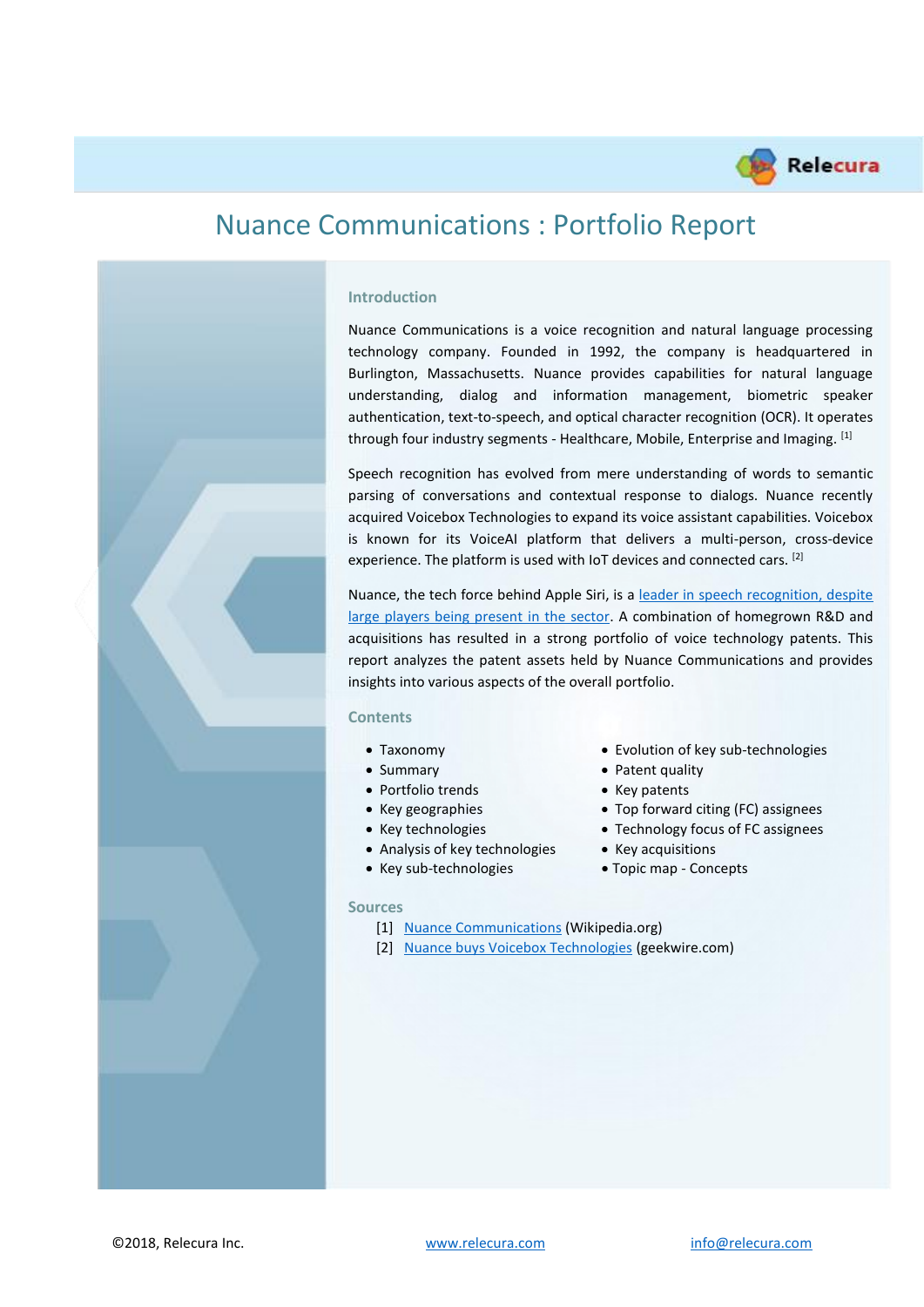

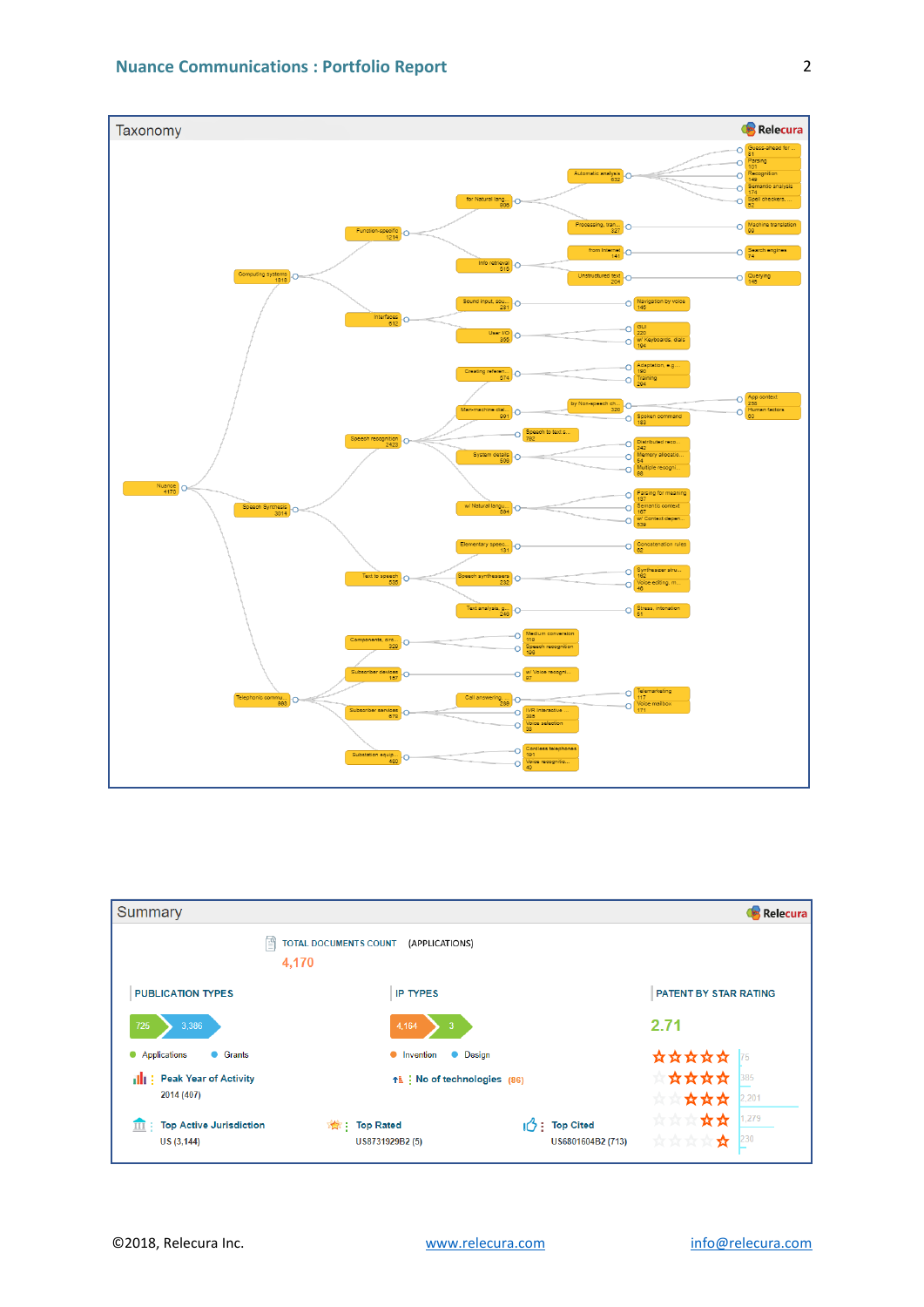



| <b>Key Technologies</b>                      | <b>Relecura</b> |
|----------------------------------------------|-----------------|
| <b>Technologies</b>                          | # Applications  |
| <b>Speech synthesis</b>                      | 3014            |
| <b>Digital data processing</b>               | 1818            |
| <b>Telephonic communication</b>              | 993             |
| Data transmission                            | 310             |
| Data processing systems                      | 301             |
| <b>Wireless communication networks</b>       | 245             |
| Speakers, microphones & acoustic transducers | 168             |
| Data presentation                            | 130             |
| <b>Pictorial communication</b>               | 116             |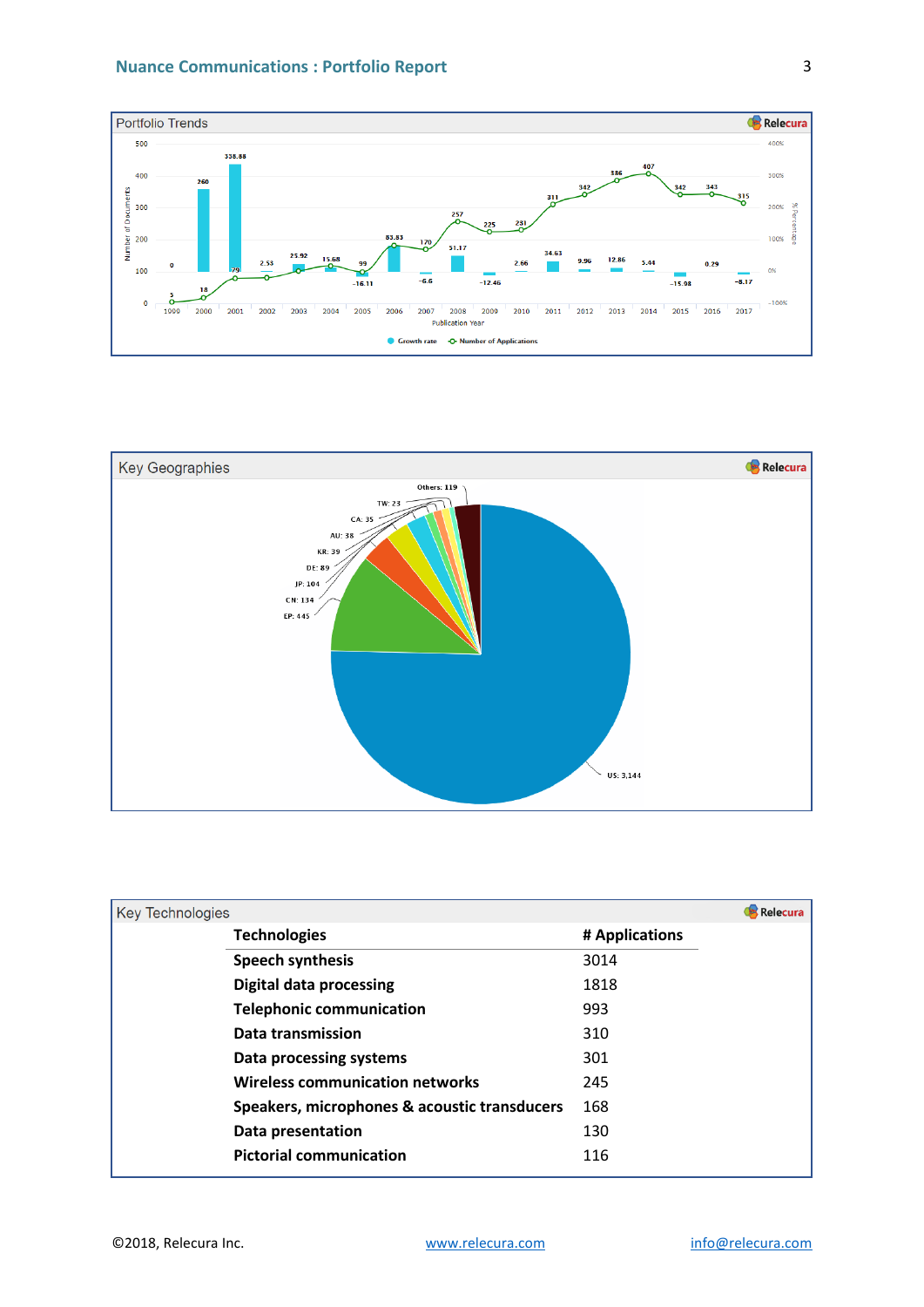| Analysis of Key Technologies                                       |                                                                                                                                                                                                                                                 |      |                                                                                                                                                                                                                                                                      | :Relecura                                             |  |  |
|--------------------------------------------------------------------|-------------------------------------------------------------------------------------------------------------------------------------------------------------------------------------------------------------------------------------------------|------|----------------------------------------------------------------------------------------------------------------------------------------------------------------------------------------------------------------------------------------------------------------------|-------------------------------------------------------|--|--|
| <b>Technologies</b><br><b>Applications Grants Sub Technologies</b> |                                                                                                                                                                                                                                                 |      |                                                                                                                                                                                                                                                                      | Geographies                                           |  |  |
| speech<br>synthesis                                                | 445                                                                                                                                                                                                                                             | 2531 | speech recognition (2423), speech processing to produce another audible or non-audible signal (859), function specific digital computer<br>(730), speech synthesis, text to speech systems (534), automatic or semi-automatic telephone exchanges (425)              | US (2318), EP (308),<br>CN (84), DE (71), JP<br>(71)  |  |  |
| digital data<br>processing                                         | 419<br>1365<br>another audible or non-audible signal (262), automatic or semi-automatic telephone exchanges (247)<br>846<br>130<br>components, circuits, software for telecommunication systems (329), function specific digital computer (217) |      | function specific digital computer (1214), speech recognition (959), digital interface arrangements (611), speech processing to produce                                                                                                                              | US (1386), EP (184),<br>CN (75), JP (45), DE<br>(22)  |  |  |
| telephonic<br>communication                                        |                                                                                                                                                                                                                                                 |      | automatic or semi-automatic telephone exchanges (702), speech recognition (488), telephone substation equipment (480), electronic                                                                                                                                    | US (762), EP (100), JP<br>(26), CN (17), AU (14)      |  |  |
| 65<br>236<br>data<br>transmission                                  |                                                                                                                                                                                                                                                 |      | speech recognition (128), arrangements, apparatus, circuits or systems for digital transmission (124), automatic or semi-automatic<br>telephone exchanges (115), communication protocols supporting network applications (110), telephone substation equipment (104) | US (233), EP (33), JP<br>$(9)$ , CN $(8)$ , CA $(6)$  |  |  |
| data<br>processing<br>systems                                      | 111                                                                                                                                                                                                                                             | 184  | speech recognition (151), data processing adapted for billing, commerce or marketing (144), function specific digital computer (110), data<br>processing in relation to administration and management (108), data processing adapted for business sector (87)        | US (221), EP (36), CN<br>$(18)$ , AU $(6)$ , JP $(6)$ |  |  |

| Key Sub-technologies                                                    | Relecura       |
|-------------------------------------------------------------------------|----------------|
| Sub-technologies                                                        | # Applications |
| <b>Speech recognition</b>                                               | 2423           |
| <b>Function specific digital computer</b>                               | 1214           |
| Speech processing to produce another audible or non-audible signal      | 859            |
| Automatic or semi-automatic telephone exchanges                         | 702            |
| Digital interface arrangements                                          | 611            |
| Speech synthesis, text to speech systems                                | 534            |
| <b>Telephone substation equipment</b>                                   | 480            |
| Electronic components, circuits, software for telecommunication systems | 329            |
| Speaker identification or verification                                  | 329            |
|                                                                         |                |

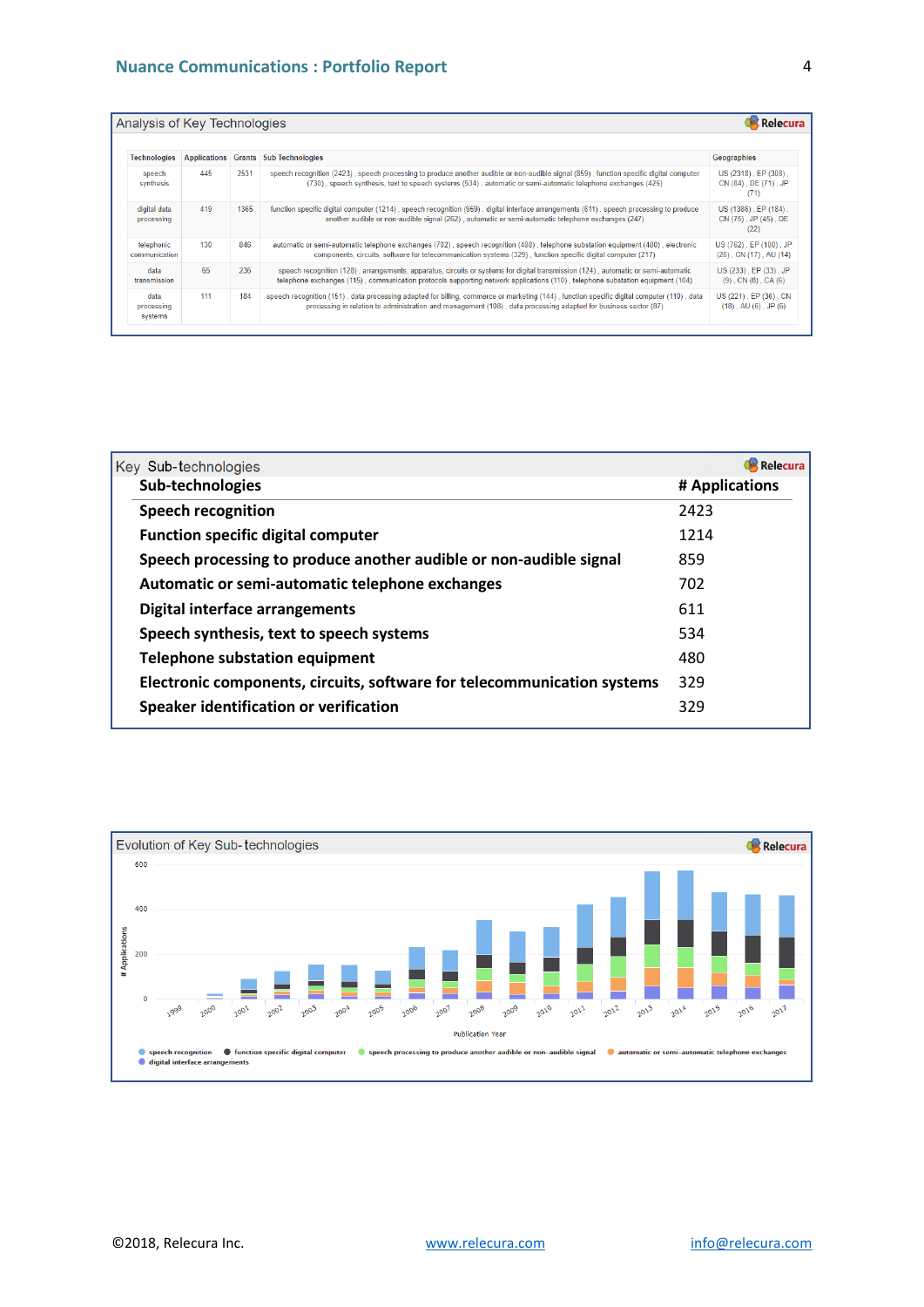

| <b>Key Patents</b><br>Relecura |                                                                                                                                   |                                                                                                                                                                             |                            |        |                          |  |
|--------------------------------|-----------------------------------------------------------------------------------------------------------------------------------|-----------------------------------------------------------------------------------------------------------------------------------------------------------------------------|----------------------------|--------|--------------------------|--|
|                                |                                                                                                                                   |                                                                                                                                                                             |                            |        |                          |  |
| Publicaton<br>No.              | <b>Title</b>                                                                                                                      | Inventor                                                                                                                                                                    | Filing Star<br><b>Date</b> | Rating | #Fwd<br><b>Citations</b> |  |
| US8731929B2                    | Agent architecture for determining meanings of natural language<br>utterances                                                     | Robert A. Kennewick, David Locke, Michael R. Kennewick, Sr., Michael R. Kennewick, Jr.,<br><b>Richard Kennewick, Tom Freeman</b>                                            | 2009-<br>$02 - 04$         | 5.0    | 213                      |  |
| US8140335B2                    | System and method for providing a natural language voice user<br>interface in an integrated voice navigation services environment | Michael R. Kennewick, Catherine Cheung, Larry Baldwin, Ari Salomon, Michael Tjalve, Sheetal<br>Guttigoli, Lynn Armstrong, Philippe Di Cristo, Bernie Zimmerman, Sam Menaker | $2007 -$<br>$12 - 11$      | 50     | 346                      |  |
| US9171541B2                    | System and method for hybrid processing in a natural language<br>voice services environment                                       | Robert A. Kennewick, Lynn Elise Armstrong                                                                                                                                   | $2010 -$<br>$02 - 09$      | 4.5    | 202                      |  |
| US7880730B2                    | Keyboard system with automatic correction                                                                                         | B. Alex Robinson, Michael R. Longe, David Jon Kay, Gordon Robert Waddell                                                                                                    | $2007 -$<br>$09-11$        | 4.5    | 124                      |  |
|                                | US7949529B2   Mobile systems and methods of supporting natural language human-<br>machine interactions                            | Chris Weider, Richard Kennewick, Mike Kennewick, Philippe Di Cristo, Robert A. Kennewick,<br>Samuel Menaker, Lynn Elise Armstrong                                           | $2005 -$<br>08-29          | 4.5    | 612                      |  |

| <b>Relecura</b><br>Top Forward Citing Assignees |                    |                |  |  |
|-------------------------------------------------|--------------------|----------------|--|--|
|                                                 | <b>FC Assignee</b> | # Applications |  |  |
| <b>IBM</b>                                      |                    | 1238           |  |  |
|                                                 | <b>MICROSOFT</b>   | 1091           |  |  |
| AT&T                                            |                    | 943            |  |  |
| <b>GOOGLE</b>                                   |                    | 935            |  |  |
|                                                 | <b>SAMSUNG</b>     | 632            |  |  |
| <b>APPLE</b>                                    |                    | 475            |  |  |
| <b>AMAZON</b>                                   |                    | 417            |  |  |
| <b>SONY</b>                                     |                    | 342            |  |  |
| <b>TOSHIBA</b>                                  |                    | 335            |  |  |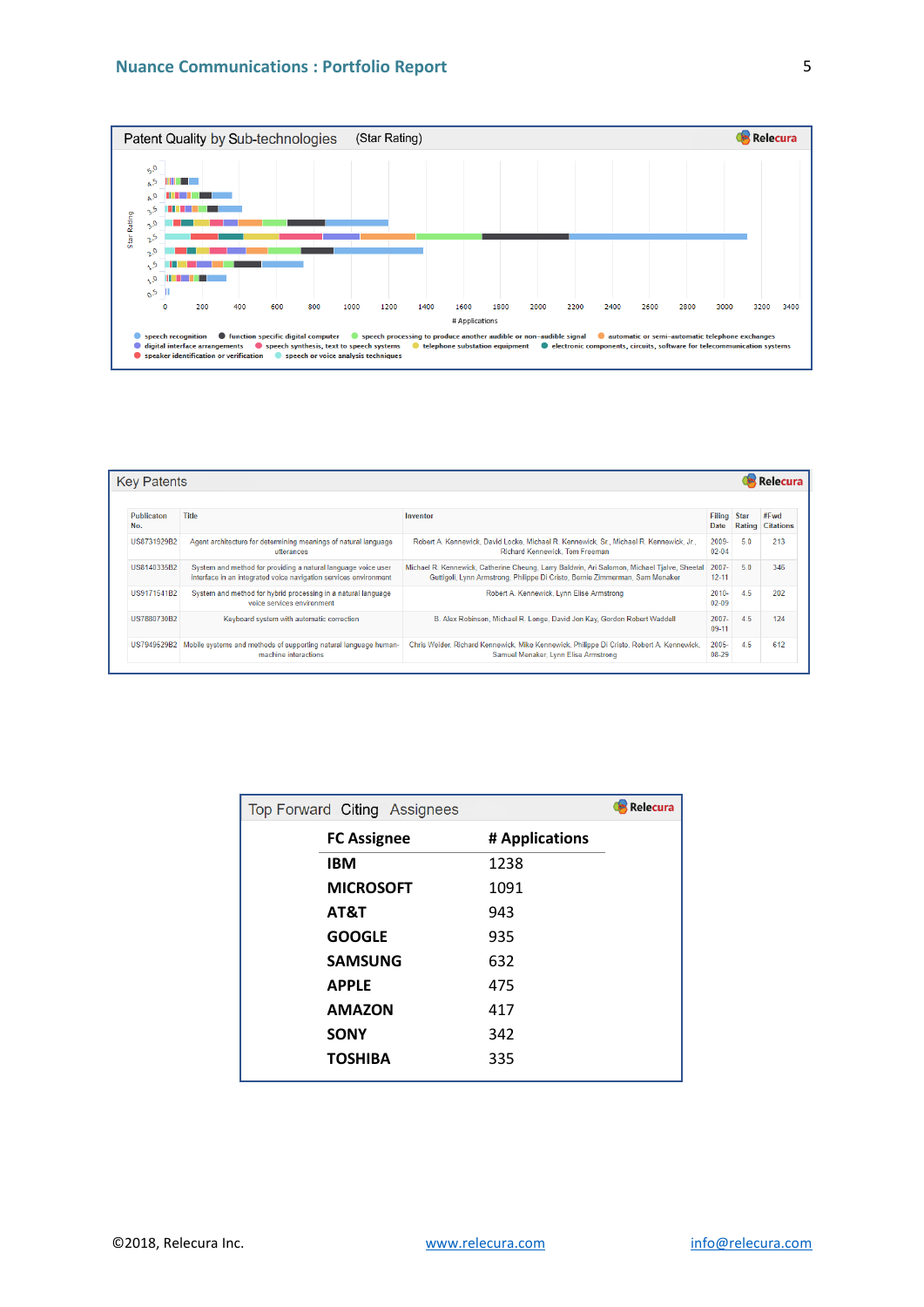

| <b>Key Acquisitions</b>               |                | Relecura                                                                                                                                                                                                             |
|---------------------------------------|----------------|----------------------------------------------------------------------------------------------------------------------------------------------------------------------------------------------------------------------|
| <b>Transfer from</b>                  | # Applications | <b>Technologies</b>                                                                                                                                                                                                  |
| <b>IBM</b>                            | 829            | speech synthesis (732), digital data processing<br>(306), telephonic communication (162), data<br>transmission (45), greentech - others (26)                                                                         |
| AT&T<br><b>PHILIPS</b>                | 792<br>77      | speech synthesis (650), telephonic<br>communication (316), digital data processing<br>(313), wireless communication networks (88),<br>data transmission (77)<br>speech synthesis (75), digital data processing (50), |
|                                       |                | telephonic communication (6), data presentation<br>(3), data processing systems (3)                                                                                                                                  |
| <b>HARMAN</b><br><b>INTERNATIONAL</b> | 69             | speech synthesis (56), speakers, microphones &<br>acoustic transducers (34), telephonic<br>communication (25), signal transmission (21),<br>digital data processing (6)                                              |
| <b>DICTAPHONE</b>                     | 66             | digital data processing (46), speech synthesis (39),<br>data processing systems (16), information storage<br>(11), telephonic communication (9)                                                                      |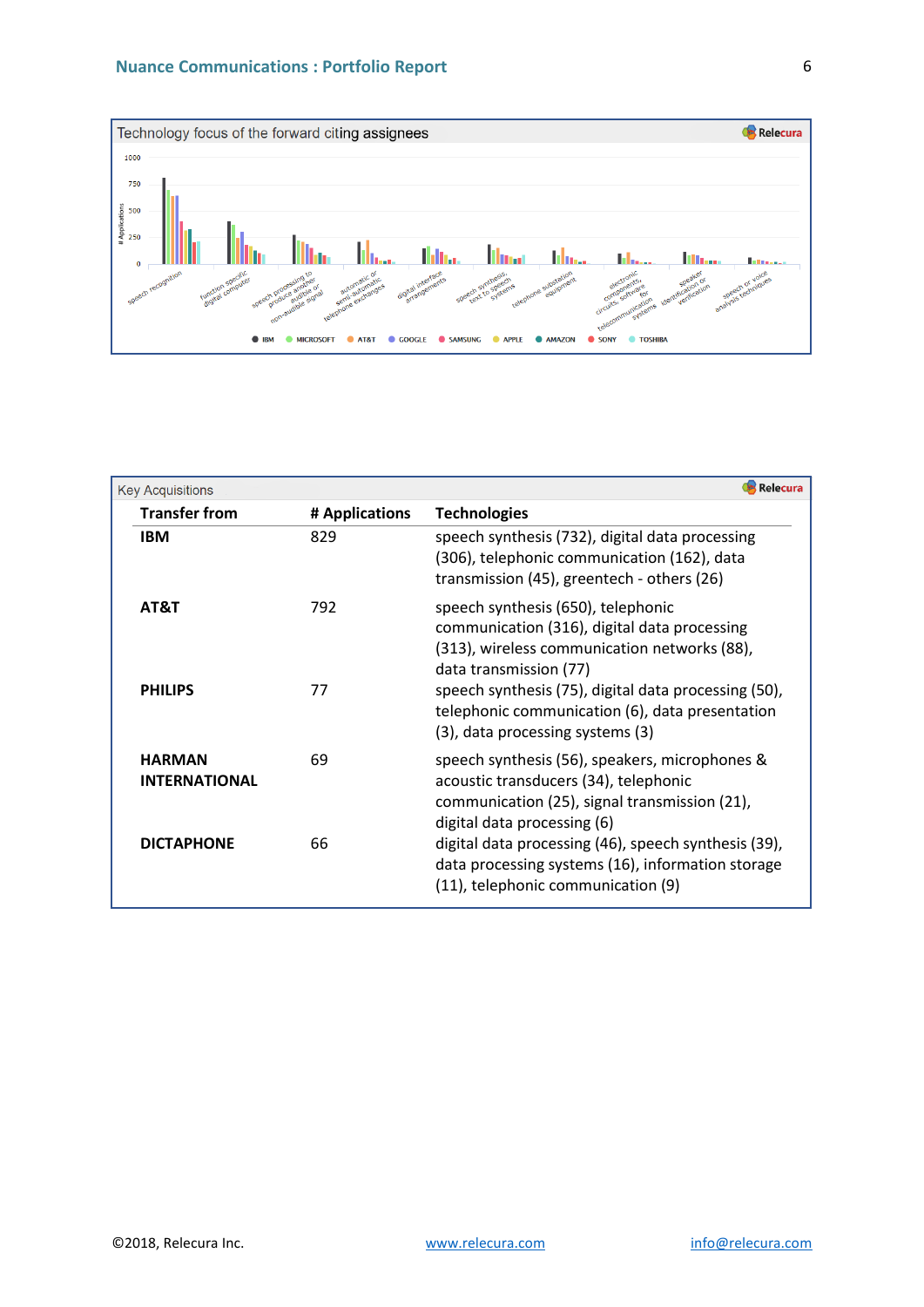